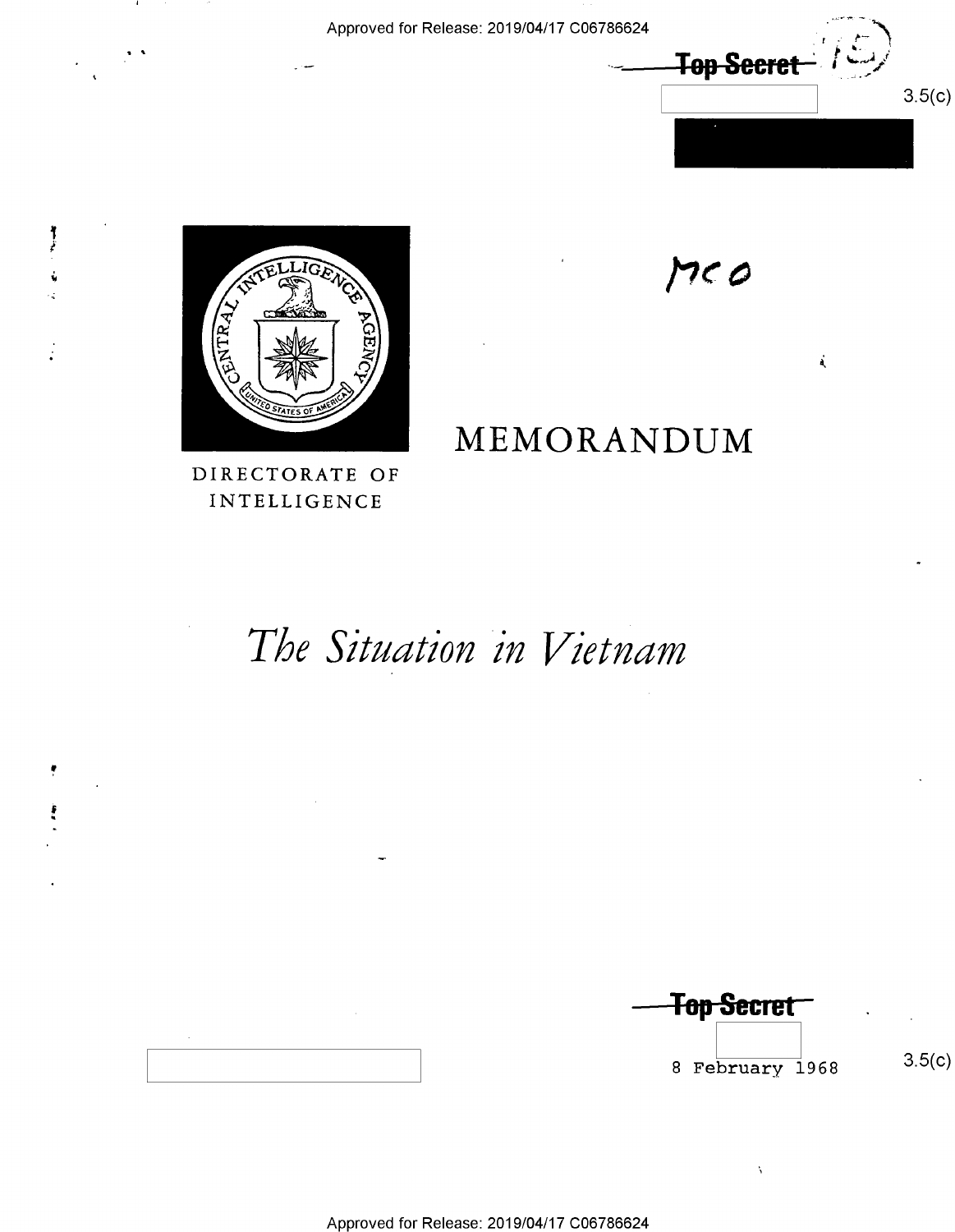## TOP SECRET

 $\mathbf{v}$ 

Ĭ.

 $3.5(c)$ 

Information as of L600 <sup>8</sup>February 1968

 $3.5(c)$ 

#### HIGHLIGHTS

Communist activity throughout South Vietnam has<br>been comparatively quiet. The Buddhist moderates<br>and Saigon University faculty members have joined other groups in pledges of support for the govern-<br>ment. North Vietnam's Foreign Minister Trinh has ment. North Vietnam's Foreign Minister Trinh has<br>given another interview setting forth Hanoi's<br>position on negotiations. '

I. The Military Situation in South Vietnam:<br>The Communists throughout most of South Vietnam<br>have been comparatively quiet over the past 24<br>hours (Para. 1). The situation in Khe Sanh eased<br>somewhat on 8 February (Para. 2). of the withdrawal of allied forces from Lang Vei is discussed (Paras. 3-4). Extensive maneuvering has been noted in communications (Para. 8). Heavy<br>fighting continues in Hue (Para. 9). Scattered<br>enemey action has been reported elsewhere in I<br>Corps (Paras. 10-11). Except for activity in Da<br>Lat and near Kontum, the milit in II Corps is relatively quiet (Paras. 12-16).<br>Fighting continues in parts of Saigon and else-<br>where near the capital (Paras. 17-18). Elsewhere<br>in III and IV Corps, there were instances of new Communist attacks against military installations.<br>and urban centers, but no large-scale actions (Paras. 19-22).

II. Political Developments in South Vietnam:<br>Vice President Ky is still critical of President<br>Thieu but apparently intends to cooperate (Paras.<br>1-2). Prime Minister Loc may be attempting, through<br>promises of political favo for the government to those issued by several other groups (Para. 6).

i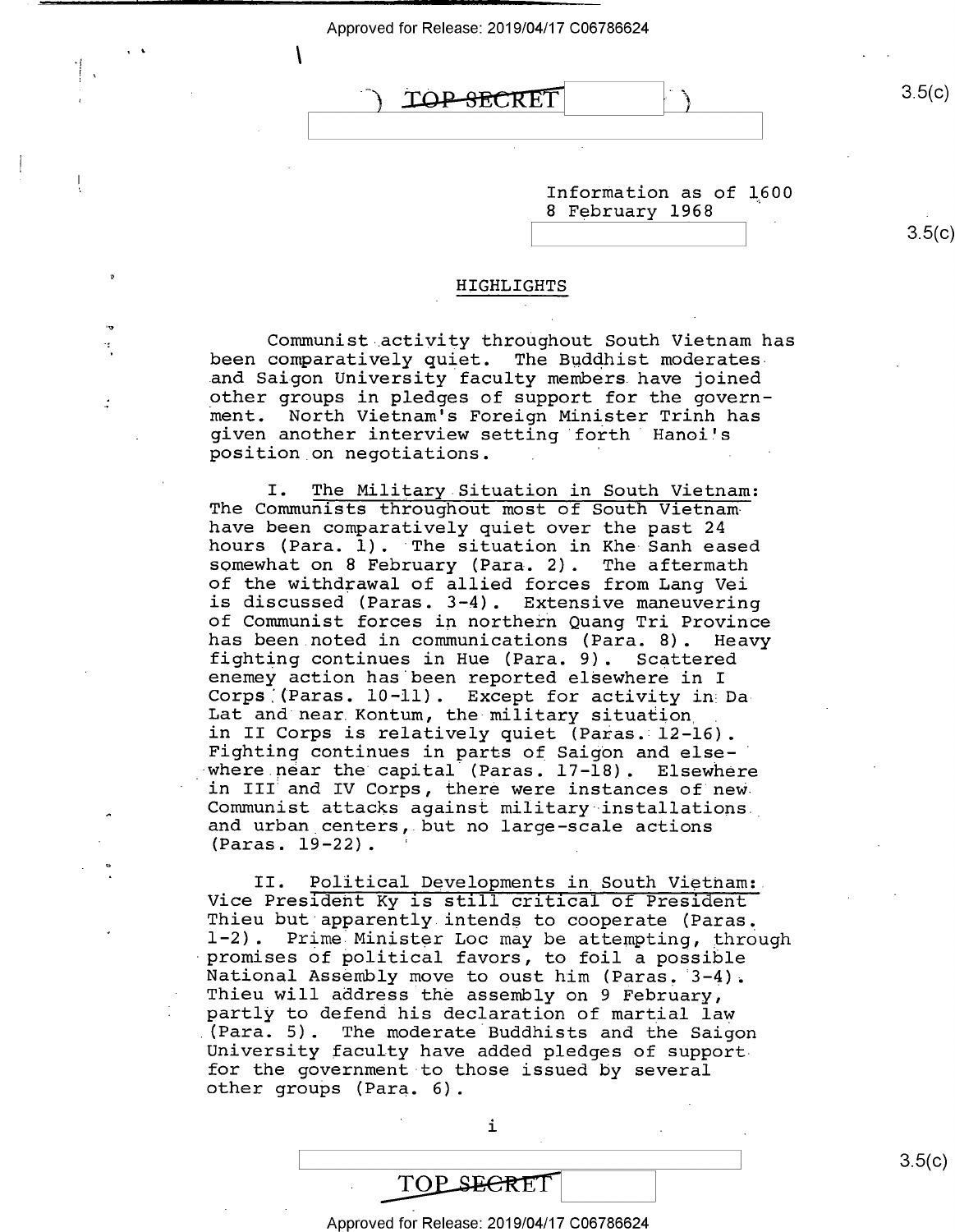

69550 2-68 CIA

 $\sim 100$  M

 $\ddot{\cdot}$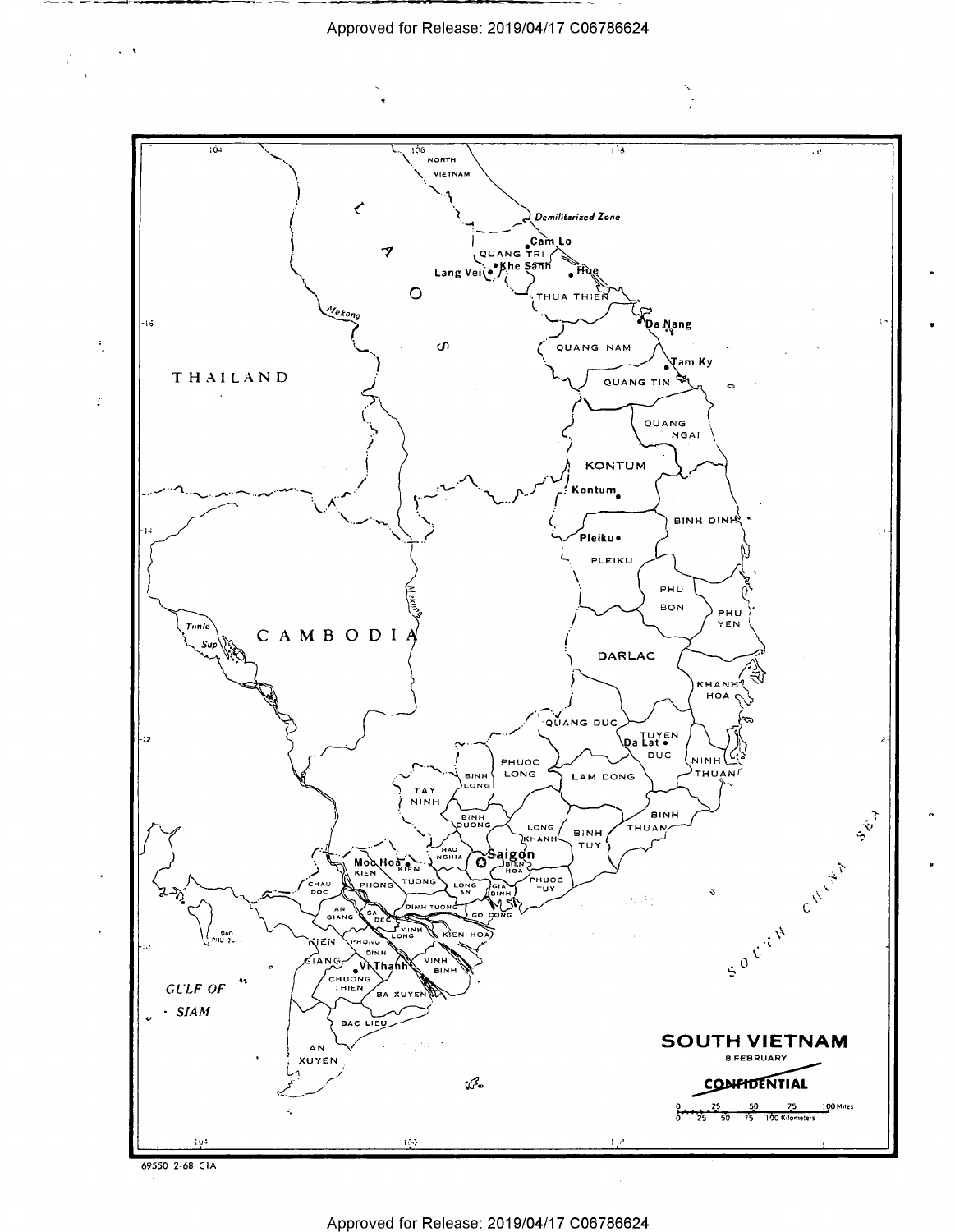TOP SECRET

#### I. THE MILITARY SITUATION IN SOUTH VIETNAM

l. Communist activity through most of South<br>Vietnam has been comparatively quiet over the last<br>24 hours. There are signs, however, that a new There are signs, however, that a new pound of widespread action may be coming in the next few days.<br>
. pilling the set of the set of the set of the set of the set of the set of the set of the set of the set of the set of the set of the set of the set of the s

newed Communist activity in the northern provinces and the western highlands. There are other re-<br>ports indicating fresh attempts in the coastal provinces, in the delta, and in Saigon. \_

I Corps \_

2. The situation in the Khe Sanh area had<br>quieted down somewhat by noon on 8 February.<br>North Vietnamese forces gained control of the Lang<br>Vei Special Forces camp the afternoon of the 7th.<br>The camp's defenders were trying t garrison have not yet been accounted for.

3. Two relief columns had converged on the<br>scene late in the afternoon of 7 February for a<br>raid on the camp. Neither column actually entered<br>the compound, but both didshelp extricate some of the surviving friendly personnel. The relief forces<br>were composed of Special Forces personnel helilifted<br>from Khe Sanh and the BV33, the Laotian volunteer battalion. At last report, friendly reaction forces held some positions near Lang Vei, but the- Laotian volunteer battalion was not on the scene-the battalion commander and 40 of his troops were said to be at Khe Sanh.

The 6,000 refugees who approached to within a quarter mile of the Khe Sanh base have returned<br>to the Lang Vei area. Less than one half of the refugees have now been identified as Lao; the rest. are apparently local Vietnamese.or montagnards.

<sup>8</sup>February 1968

#### $I-1$ .

 $\mathcal{L} = \mathcal{L} \times \mathcal{L}$  . The contract of the contract of the contract of the contract of the contract of the contract of the contract of the contract of the contract of the contract of the contract of the contract of the

### TOP SECRET

#### Approved for Release: 2019/04/17 C06786624

 $3.5(c)$ 

3.3(h)(2)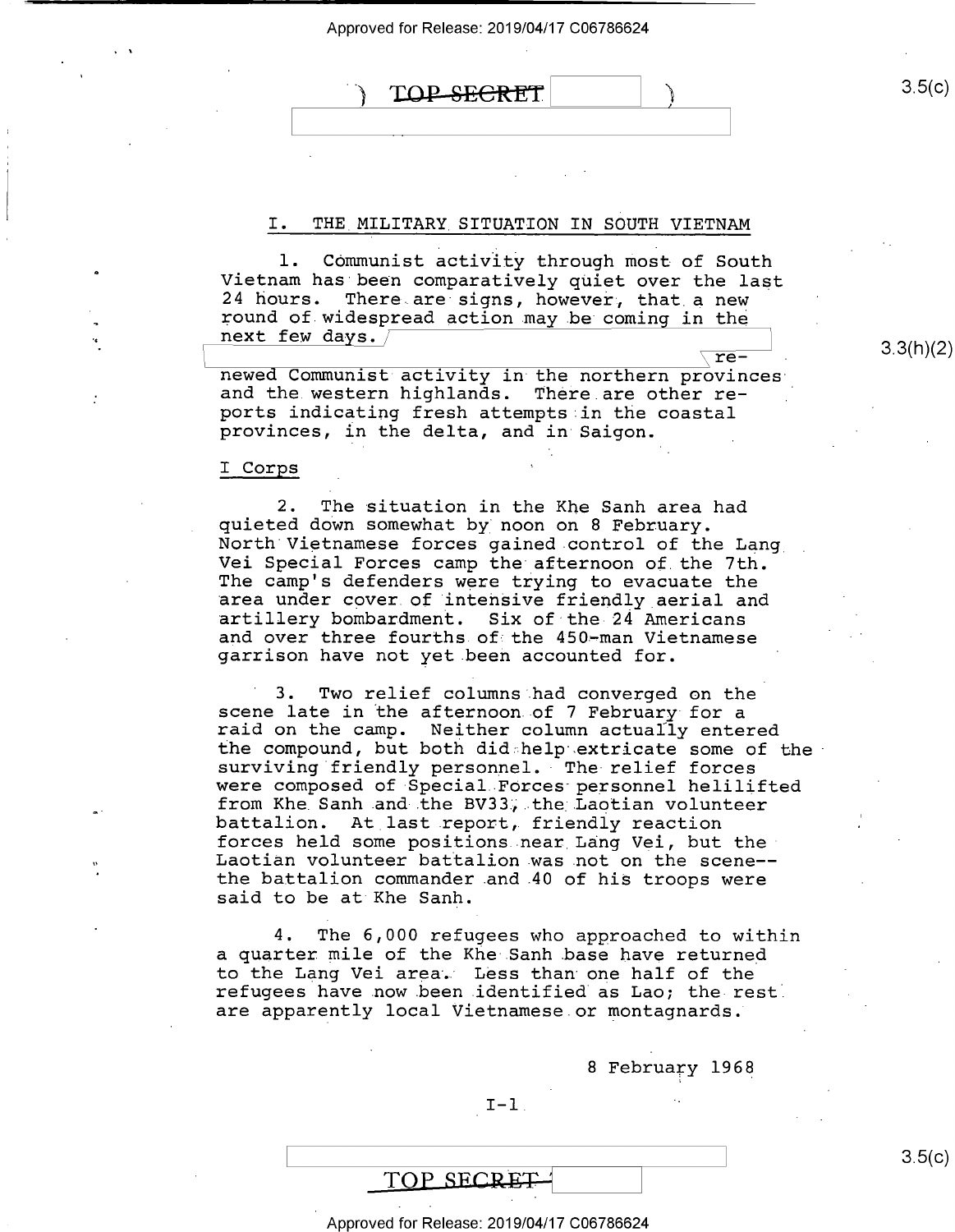\*4  $\sim$  4  $^{\prime\prime}$  ,  $^{\prime\prime}$  ,  $^{\prime\prime}$  ,  $^{\prime\prime}$  ,  $^{\prime\prime}$  ,  $^{\prime\prime}$  ,  $^{\prime\prime}$  ,  $^{\prime\prime}$  ,  $^{\prime\prime}$  ,  $^{\prime\prime}$  ,  $^{\prime\prime}$  ,  $^{\prime\prime}$  ,  $^{\prime\prime}$  ,  $^{\prime\prime}$  ,  $^{\prime\prime}$  ,  $^{\prime\prime}$  ,  $^{\prime\prime}$  ,  $^{\prime\prime}$  ,  $^{\prime\prime}$  ,  $^$ 

8 .

 $3.5(c)$ TOP SECRET  $\overline{3}$ 

5. Some two miles southwest of Lang Vei,.air strikes were reported to have disabled two Communist tanks on the morning of 8 February. brings the total of enemy tanks destroyed or damaged in the battle for Lang Vei to seven,

6. The identity of the Communist unit which attacked Lang Vei has not.been confirmed; it may have been elements from the 66th Regiment of the North Vietnamese 304th Division.. A senior noncommissioned officer, who defected from the 66th one week ago, stated that when he left the unit, it was near Lang Vei awaiting orders to attack the.camp.

\ gelements of the 3.3(h)(2)

304th Division generally south of Khe Sanh/Lang Vei in recent days.

7. It is possible that elements of the lOlD Regiment of the 325C Division were involved.

 $\frac{1}{2}$  .  $\frac{1}{2}$  .  $\frac{1}{2}$  .  $\frac{1}{2}$ On the same day, the 325C Division headquarters shifted to a position some six miles west of Lang Vei.

The North Vietnamese 27th Independent Battalion has been ordered to block Route 9<br>and encircle the US artillery site at Cam Lo. This and encircle the US artillery site at Cam Lo. is to begin on  $8$  February,

An element of the battalion was directed first to destroy allied tanks and then request assistance, if necessary, from the North Vietnamese 320th Division. The 320th Division is currently in the north—central sector of the province north of the US strongpoints at the "Rockpile" and Camp Carroll. The 27th Battalion has previously been noted making extensive battle preparations, including the procurement of antitank mines, and rocket and mortar ammunition.

9. Heavy fighting continued in Hue on 8 February. On the south side of the Perfume River, US Marines were advancing more rapidly than before in clearing the residential area. The South Vietnamese' in the citadel area north of the river were progressing more slowly.

<sup>8</sup>February 1968

 $I-2$ 

3.3(h)(2)

3.3(h)(2)

3.3(h)(2)

 $3.5(c)$ 

TOP SECRET Approved for Release: 2019/04/17 C06786624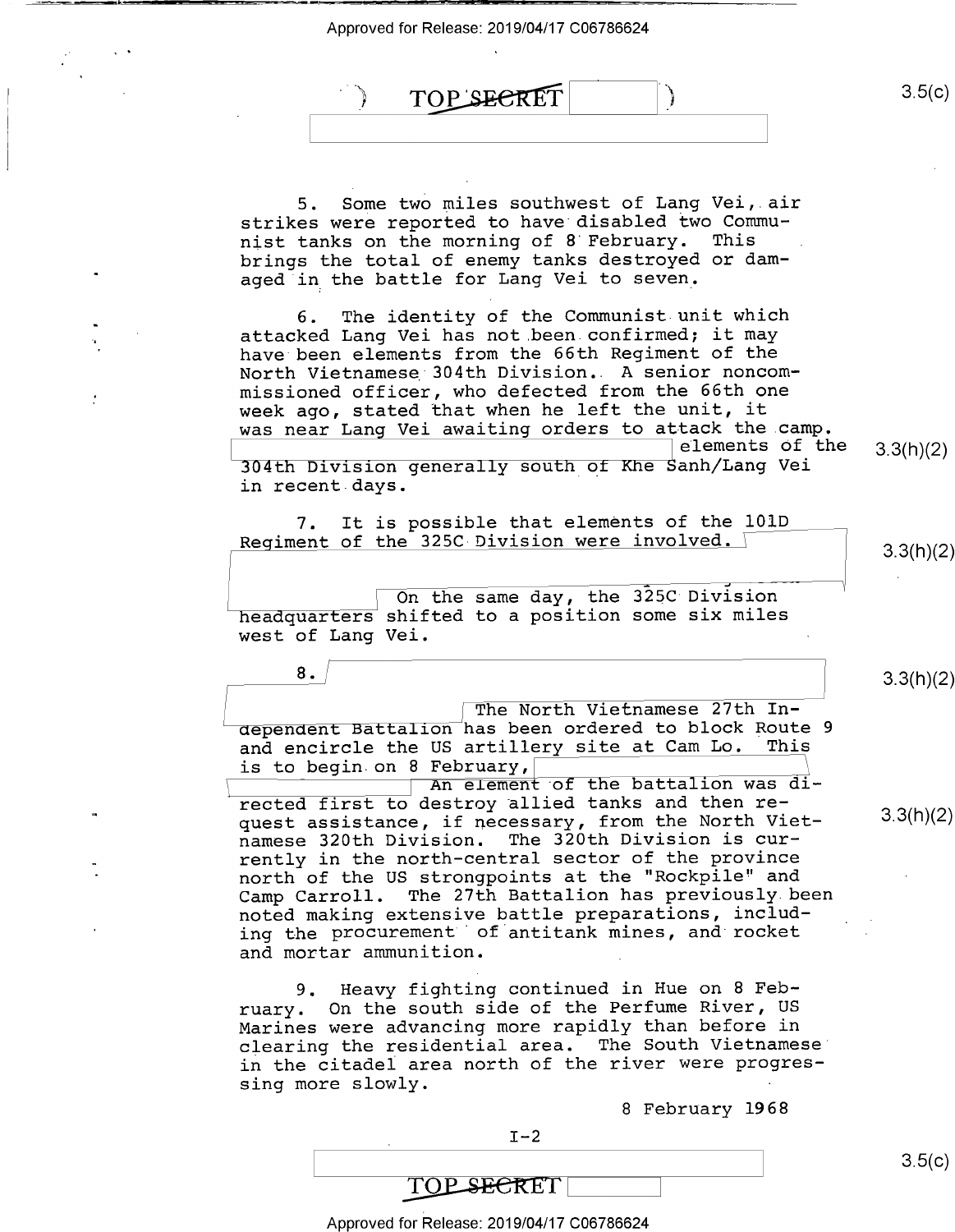$\sum_{i=1}^{n}$ 

**TOP-SECRET** 

10. South of Da Nang, four allied battalions initiated  $\begin{bmatrix} 1 & 0 & 0 \\ 0 & 0 & 0 \\ 0 & 0 & 0 \end{bmatrix}$  " on 4 February ." on 4 February to relieve pressure from enemy forces which pose a threat to the city. Communist forces believed to be in the sector include major elements of the 2nd North Vietnamese Division and other regimental-size elements.

ll, According to an after-action report prepared to MACV advisers, the Communist forces which attacked Tam-Ky'city, Quang Tin Province, includedelements of at least three battalions.and eight. local force companies, totaling about 1,600 men. Enemy killed, according to body-counts by Vietnamese" and advisers, exceeded 500. This suggests-at least a one third reduction in the enemy force. A prisoner from one of the local force companies has claimed<br>that many members of his unit had no individual weapons, but instead carried a bag of hand grenades to be used in the assault. This is the first indi-<br>cation of any lack of weapons by enemy units during the Tet offensive. Reports from US advisers else-<br>where in South Vietnam have indicated that the<br>enemy was well-armed and well-equipped and, in<br>some instances, utilized weapons not previously employed in certain sectors of the country.

#### II Corps

12. Except for activity in Da Lat and near<br>Kontum, the military situation in II Corps is com-<br>paratively quiet. paratively quiet. new phase of Communist activity is about to commence throughout the II Corps area, and particularly in the western highlands.

\Lfor attacks on villages and key allied military targets in western Pleiku and Kontum provinces, possibly beginning on.<br>8 or 9 February. These Communist have also revealed that the current phase of oper-<br>ations is referred to as "phase two" and that ananother phase is about to begin.

<sup>8</sup>February l968-

 $I - 3$ 

TOP SECRET

Approved for Release: 2019/04/17 C06786624

3.3(h)(2)

3.3(h)(2)

3.3(h)(2)

 $3.5(c)$ 

 $3.5(c)$ 

3.3(h)(2)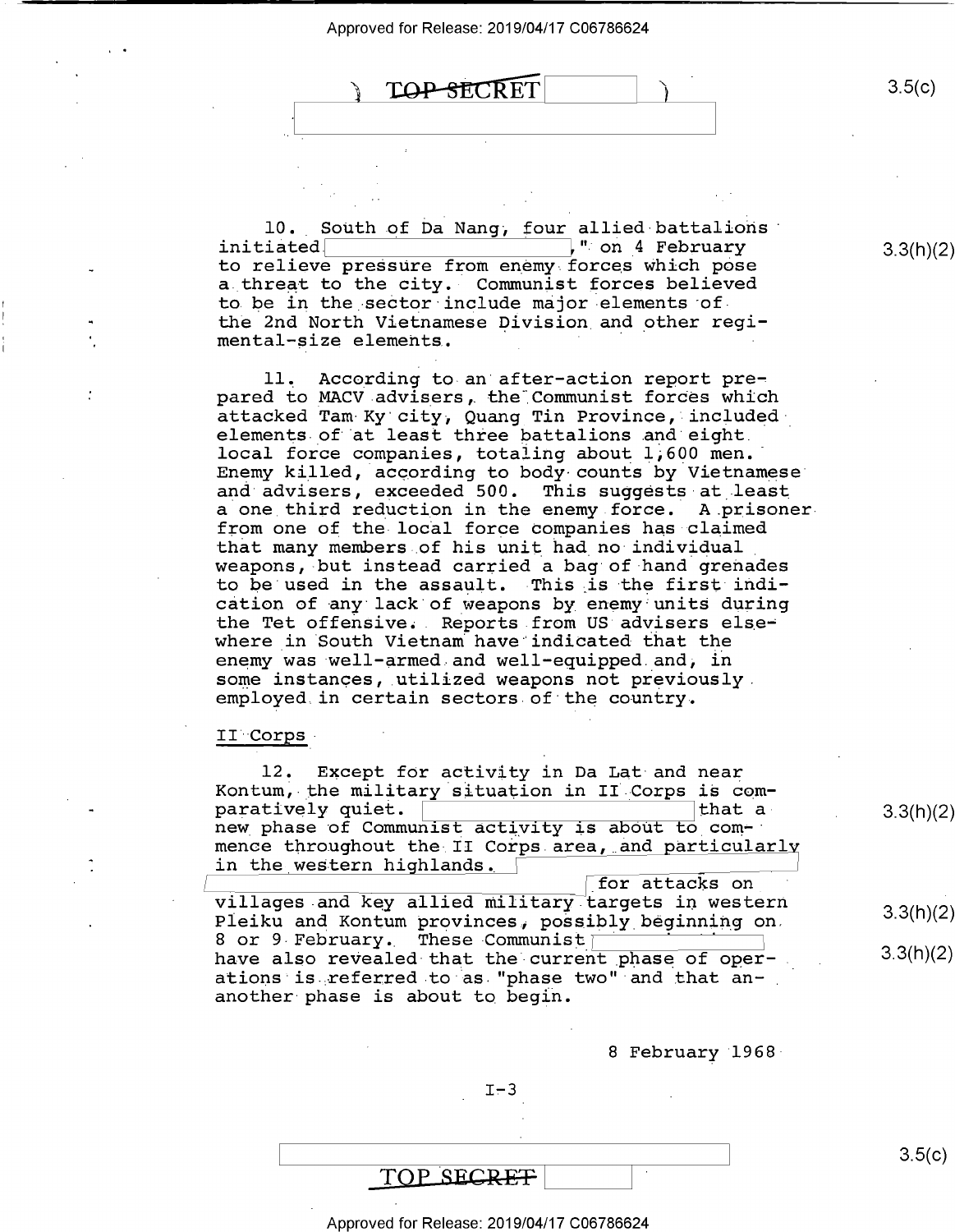;

.

-<



13. Fighting continues\_northeast of Kontum city. Vietnamese and US officials in Kontum now believe that the immediate Communist objectives in attacking Kontum were to kill the province chief, capture the province headquarters; and inaugurate a new "revolutionary administration." Interrogations of captured prisoners indicate that enemy\_ troops had been-ordered to take and hold Kontum city. All of this miscarried, despite the fact that enemy troops were in the city from 30 January to 2 February. The 24th North Vietnamese Regiment apparently spearheaded the attacks against various US and South Vietnamese Army installations and bore the brunt of the fighting while local Viet Cong units infiltrated the city and occupied most of the residential areas. Approximately 700 Communists were killed in the attack at the cost of some 40 friendly dead.

14. Operations against the Communists are continuing in Da\_Lat. No major areas of the city are controlled by the enemy, but there is concern that many Viet.Cong are with the estimated 13,000 refu- ' gees flooding the city.- Some consideration is being given, for security reasons, to moving all Revo lutionary Development teams in the surrounding area into district headquarters.

15. According to a North Vietnamese Army prisoner taken in the battle at Da Lat, it was the Communist intention to capture and hold the city for at least two months. They were ordered to use propaganda to get the population to rally to the Communists. The source admitted that this effort was unsuccessful. He believed that the people would have rallied if the Communists had'taken the city.

16. Elsewhere in II Corps, there are reports that the-Viet Cong 18B Regiment is maneuvering into new positions west of Nha Trang. In Darlac Province, the American G-2 adviser reports that the North Vietnamese 33rd Regiment has been joined by the 95B Regiment from Pleiku Province and that another attack by these forces can be expected.

8 February 1968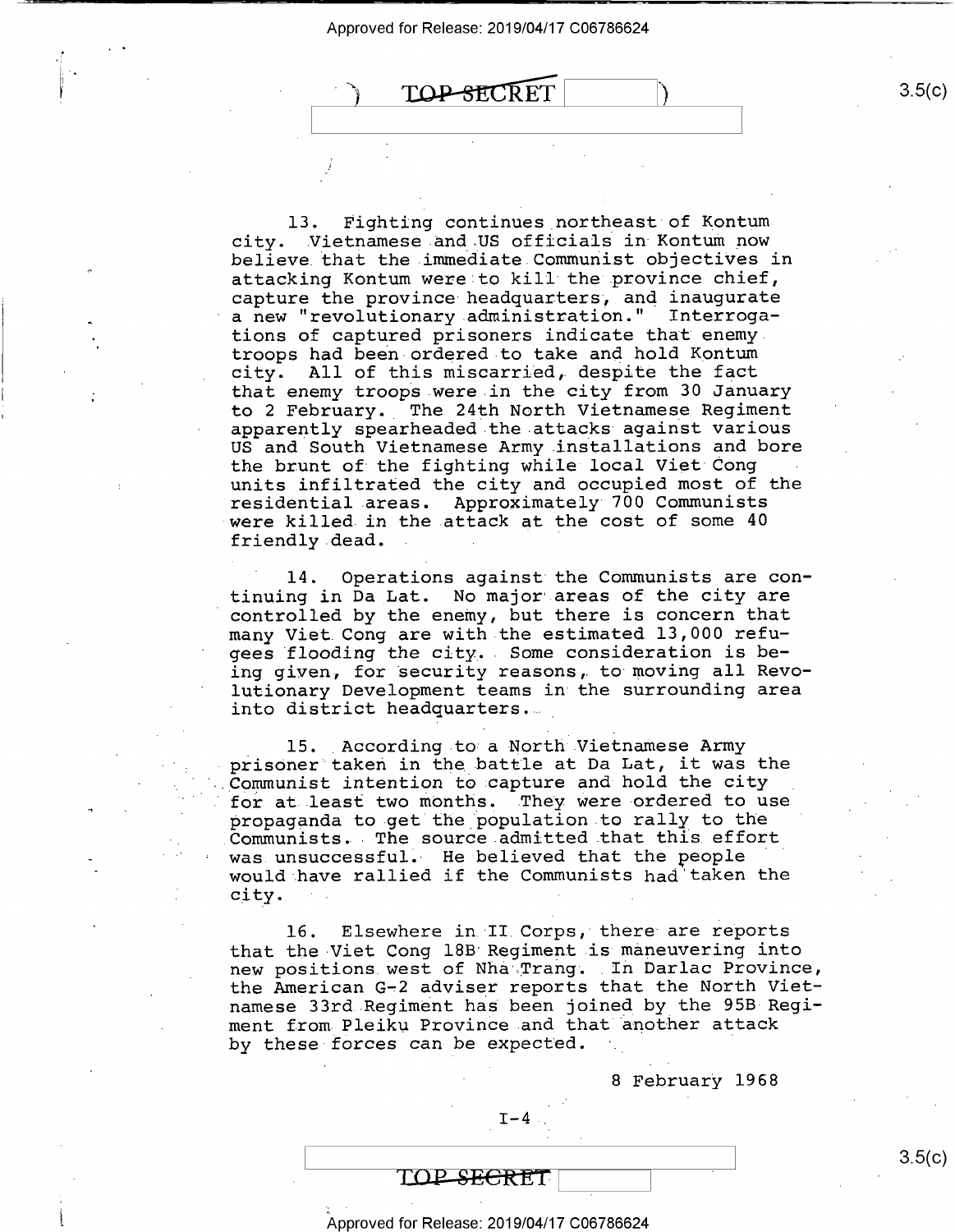$\text{TOP-SECRET}$  3.5(c)

#### III Corps and Saigon

17. As of 8 February there were some<br>several hundred Viet Cong still operating in Saigon's fifth, sixth, seventh, and eighth police<br>precincts, all of which are located in Cholon. The<br>Communists have constructed barricades in some<br>areas and sharp fighting is expected before they<br>are cleared. The Saigon p the expectation that reinforcements will be arriving soon and that they are unaware of allied blocking operations in surrounding Gia Dinh Province.

18. Heavy fighting was reported on the north- ern.and southern outskirts of Saigon where allied forces have contacted battalion-size Communist units. Two US Army infantry battalions are to conduct a sweep across-the southern half of Saigon to clear the Viet Cong from this area.

19. Elsewhere in the III Corps area, mortar attacks were conducted against Phu Cuong, and against US Army base camps at Cu Chi and Lai Khe. Patrol skirmishes took place in a number of provinces, but no large-scale fighting has occurred.<br>Recently intercepted message have referred to "severe" attacks which the 7th Division, elements of which have apparently moved into central III Corps, would launch to "contain" the US base at Lai Khe.

20. Mortar fire was directed at Tay Ninh city for the second time during the night of 6-7 February. Some Communist elements penetrated the old market area near the center of the city before being repulsed. Another enemy element was ambushed outside the city by friendly forces who had been forewarned of the attack by a Vietnamese security service source.

<sup>8</sup>February 1968

 $I-5$ 

TOP SECRET

Approved for Release: 2019/04/17 C06786624

 $\mathcal{L} = \mathcal{L} \times \mathcal{L}$  . The contract of the contract of the contract of the contract of the contract of the contract of the contract of the contract of the contract of the contract of the contract of the contract of the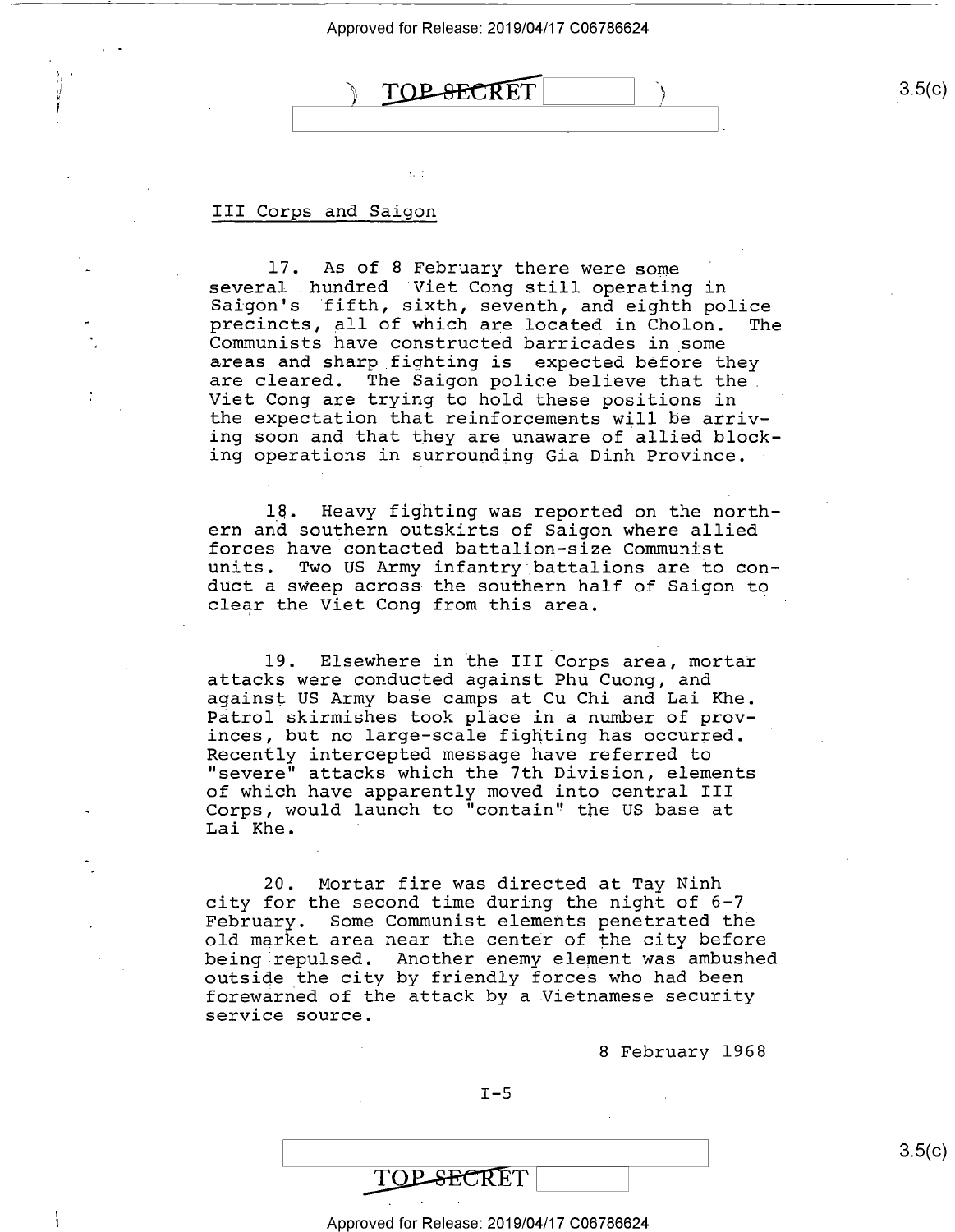| TOP SECRET |  |
|------------|--|
|            |  |
|            |  |

#### IV Corps

21. Vi Thanh, the capital of Chuong Thien Prov ince, which has remained generally unscathed in the recent Communist offensive, received a number of rounds of 75-mm. recoilless rifle fire on the night of 6-7 February. Several rounds fell on the MACV compound and one American was killed. An expected ground attack failed to materialize, but a Provincial Reconnaissance team killed 10 enemy in a small engagement.

22. Elsewhere in the delta, military activity yesterday was generally light. Viet Cong gunners did unleash a heavy mortar attack on Cao Lanh, some 75 miles southwest of Saigon.. US Army troops fought a sharp battle with Communist troops near<br>My Tho. The capital of Go Cong Province also can The capital of Go Cong Province also came under mortar fire. The atmosphere in several provincial capitals and towns in the delta continues to be tense as sizable enemy forces remain in out-<br>lying areas. In Moc Hoa, the capital of Kien In Moc Hoa, the capital of Kien Tuong Province, the population was reported particularly fearful because Communist forces which<br>attacked the town on 2 February warned that they would return in 10 days to liberate the city.

<sup>8</sup>February 1968

 $I-6$ 

 $3.5(c)$ 

TOP SECRET

Approved for Release: 2019/04/17 C06786624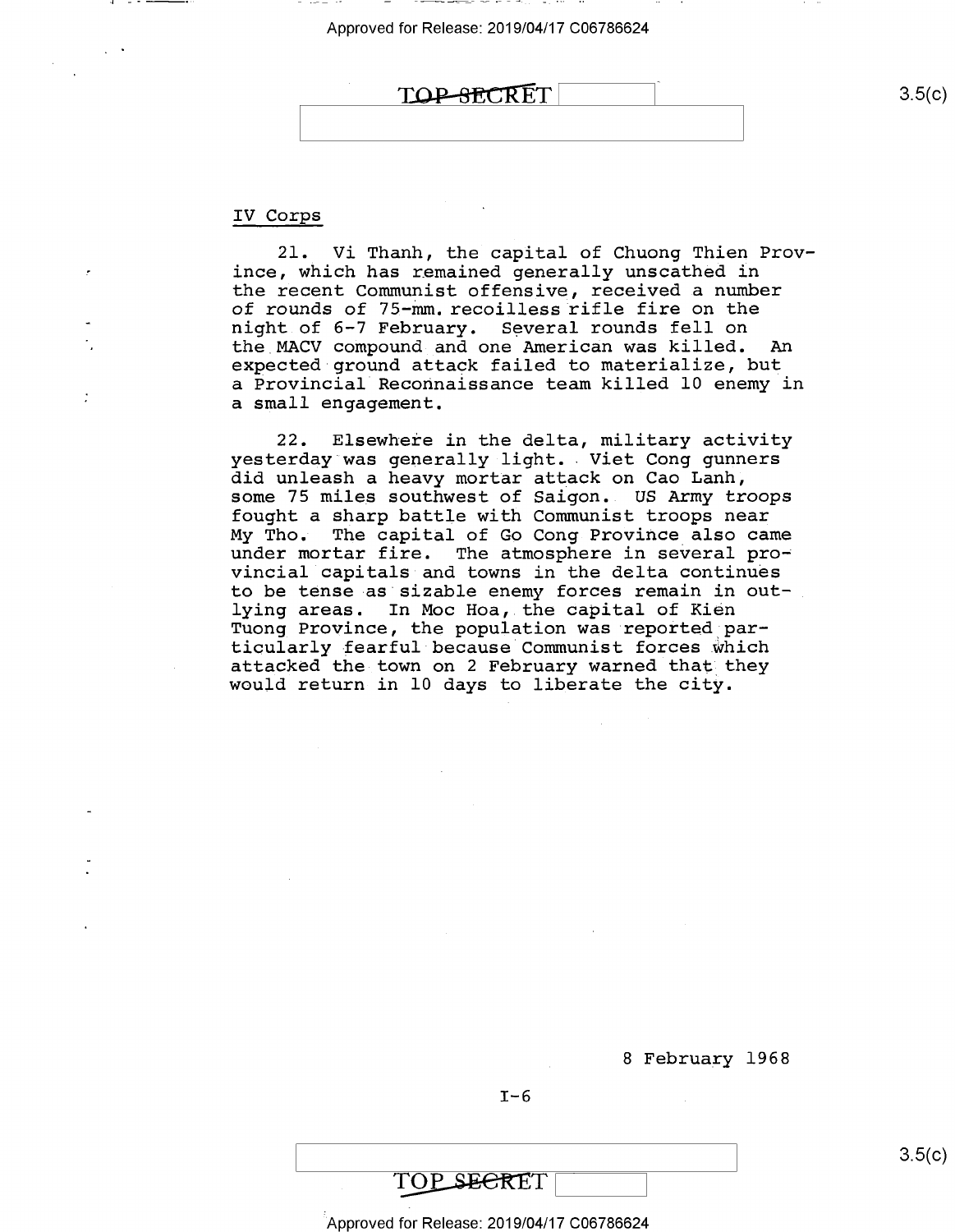| $\sim$ $\sim$ |                 | Approved for Release: 2019/04/17 C06786624 |    |       |         |        |
|---------------|-----------------|--------------------------------------------|----|-------|---------|--------|
|               |                 | TOP-SECRET                                 |    |       |         | 3.5(c) |
|               | $\lambda$<br>IJ | POLITICAL DEVELOPMENTS                     | IN | SOUTH | VIETNAM |        |

1. Vice President Ky apparently still sees<br>President Thieu with a critical eye, although he<br>has reportedly indicated to his closest advisers<br>that he intends to cooperate with Thieu during the<br>current crisis and has no tho felt Thieu has shown his customary lack of initia-<br>tive and aggressiveness in handling the crisis.

 $U = \cup_{i=1}^n V_i$ 

2. Ky is apparently less worried than are some of his aides about what they regard as an at-<br>tempt by Thieu to restrict Ky's duties on the Viet-<br>namese-US task force, which Ky heads. Thieu reworded the draft paper set-

ting up the task force to give it a shorter tenure<br>by changing such phrases as "recovery of the people"<br>to "relief of the people." A number of Ky's advisers<br>were reportedly upset at the implications of these<br>changes, but K

#### Prime Minister Loc \_

.-

3. For his part, Loc seems to realize that he<br>is under considerable fire for his inability to cope<br>with the crisis. He is apparently attempting to<br>foil possible efforts to remove him.<br>that Loc approached Senator Nguyen

Van Ngai on 6 February with a request that Ngai not<br>give him difficulty in the Upper House. He re-<br>portedly accompanied this with an offer of several<br>return favors, promising to appoint 50 competent<br>members of Ngai's Revol

\_ II—l 8 February 1968

3.3(h)(2)

3.3(h)(2)

3.3(h)(2)

3.3(h)(2)

 $3.5(c)$ 

TOP-SECRET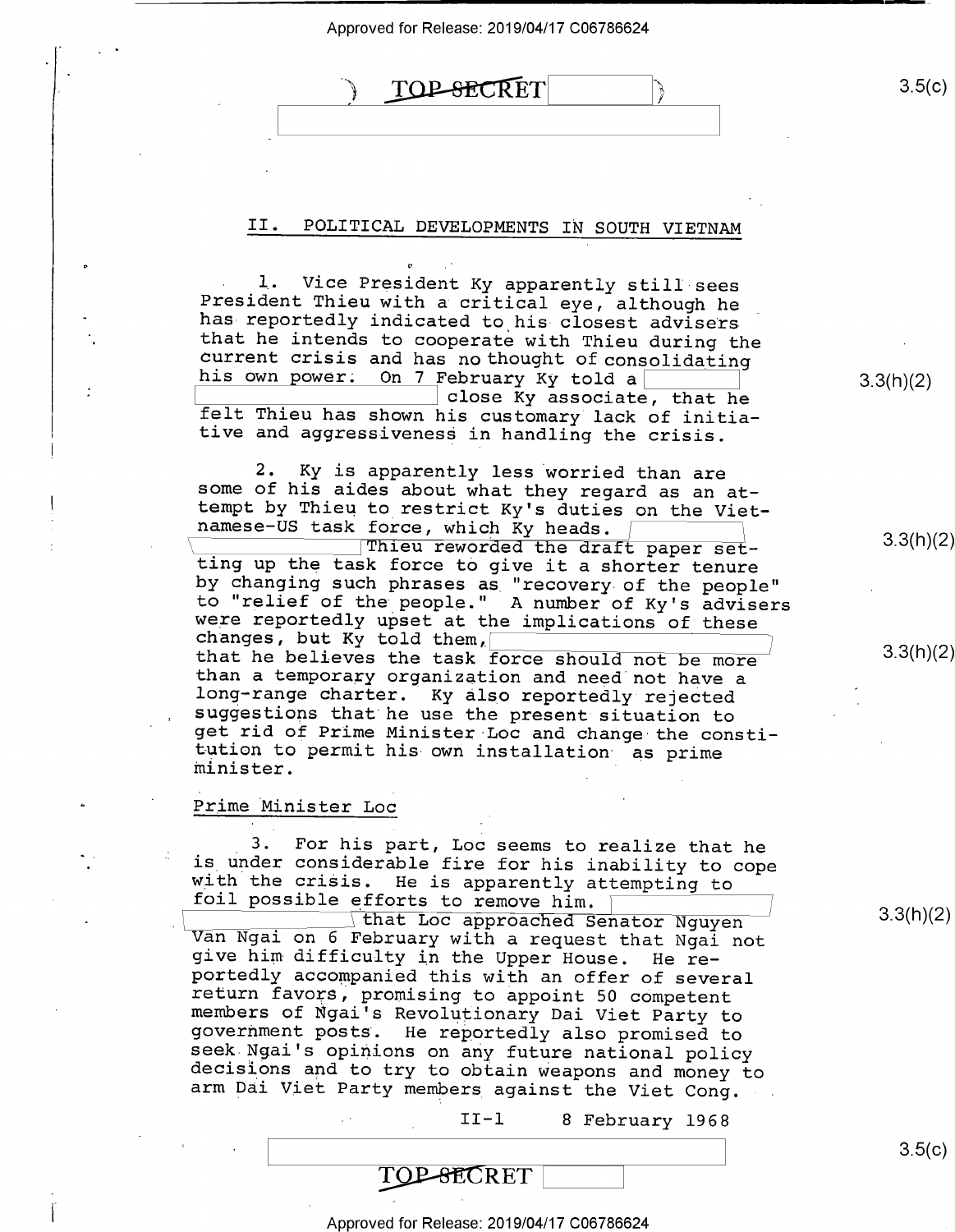Approved for Release: 2019/04/17 C06786624

 $\sqrt{ }$ 

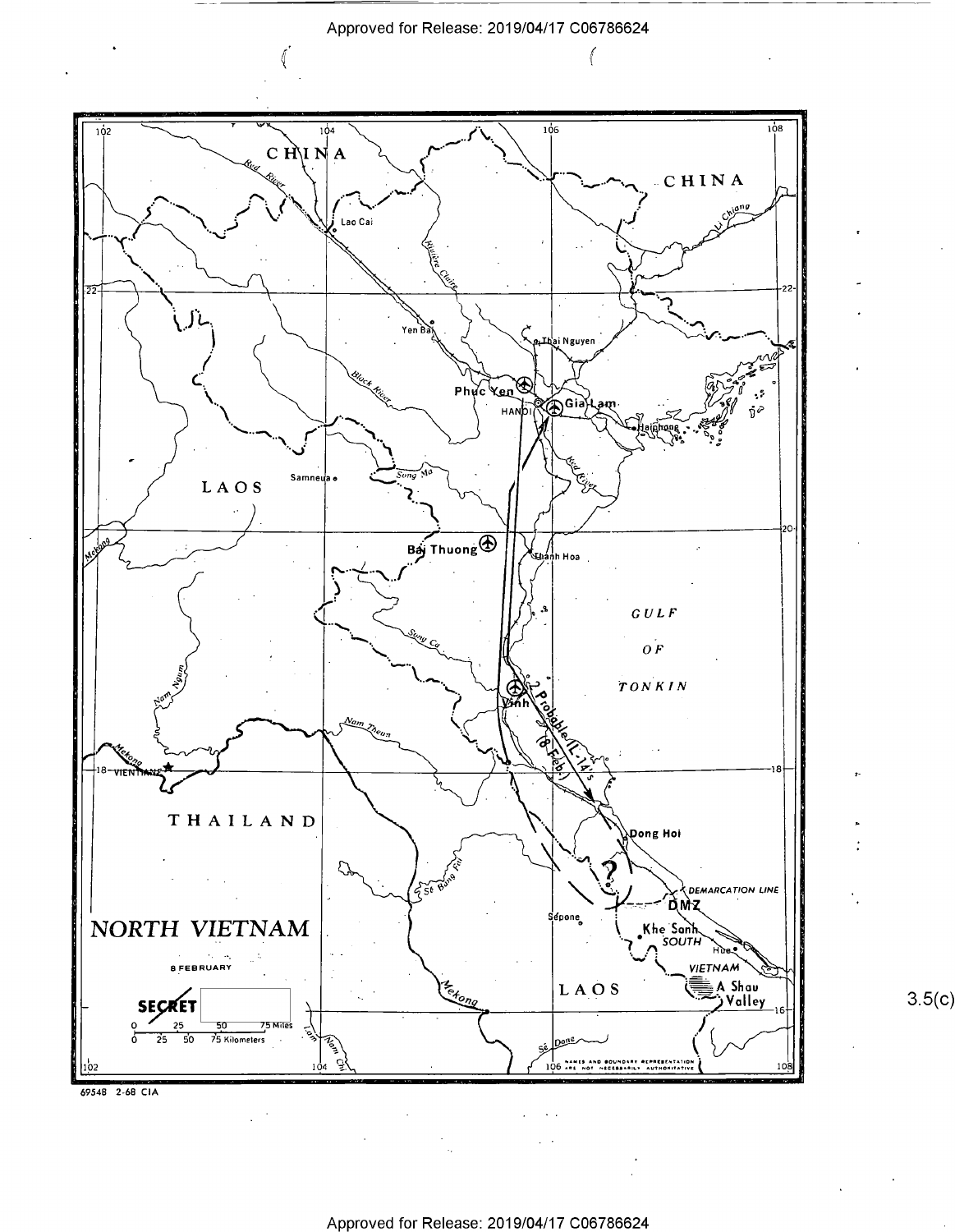

COACH (11-12) and CRATE (11-14) are low-wing, twin reciprocating engine aircraft used<br>for passenger transportation. They are similar in appearance to the Convair.240 and Martin<br>202. Externally, the differences in appearan

in service.

A variation of CRATE, designated II-14M has an increased passenger capacity from up to 24, which was achieved by lengthening the fuselage.

The performance figures given below are applicable to CRATE aircraft.

#### CHARACTERISTICS AND PERFORMANCE

Year In service Power plant number/type<br>Gross weight (1b)<br>Normal cargo (1b) Maximum cargo (1b) Number of passengers/paratroops<br>Range/radius with normal cargo (nm) Cruise speed (kt)<br>Service ceiling (ft)

1954 2/Pl ston  $\begin{array}{c} 36,300 \\ 4,750 \\ 8,100 \end{array}$  $24/21$ 1,600/720 130 24,400

69549 2-68 CIA

 $\sim$   $\sim$ 

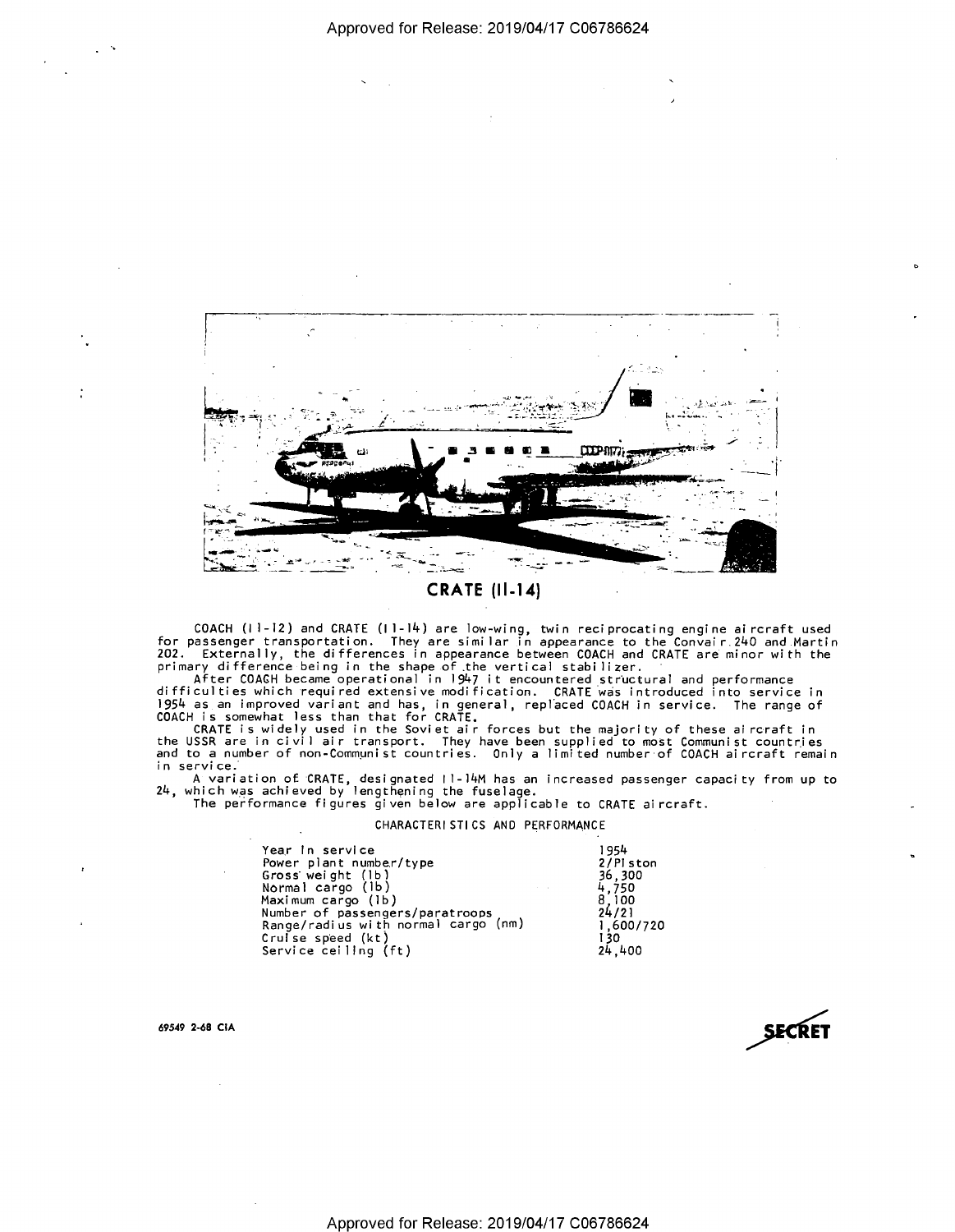TOP-SECRET

5. The-operational characteristics of the IL-14 do nothing to clarify Hanoi's purpose in sending transport aircraft into the vicinity of the Demilitarized-Zone. Unlike the AN—2s, this cargo plane has seldom, if ever, been used by Communist states in a tactical role. If North Vietnam is using its IL-14s in their normal capacity\_as transport aircraft; they would appear to be too large to land at any airfields known to exist in the area surrounding the zone.

6. It is possible that Hanoi has decided to use these planes to drop important men or material by parachute in support of the Communist offensive in northern South Vietnam. This thesis is suggested by the brief flights apparently made into this region during the hours of darkness.

during the past three days have mentioned building fires which could serve as beacons for IL-14s in-<br>volved in paradrop activities.

#### Rumors of Surface-to—Surface Missiles in DRV

7. A report from Hanoi has supplemented limited photographic evidence of a suspect Styx surface-to-surface missile site near Thanh Hoa on 19 December.

8. The Indonesian ambassador to Hanoi says. that in late December he was informed by the French representative that the Soviet Union had provided surface-to-surface missiles to North Vietnam which could be used against American ships.

<sup>8</sup>February 1968

 $III-2$ 

# TOP SEGRET

Approved for Release: 2019/04/17 C06786624

 $3.5(c)$ 

3.3(h)(2)

1: \_ \_ -L'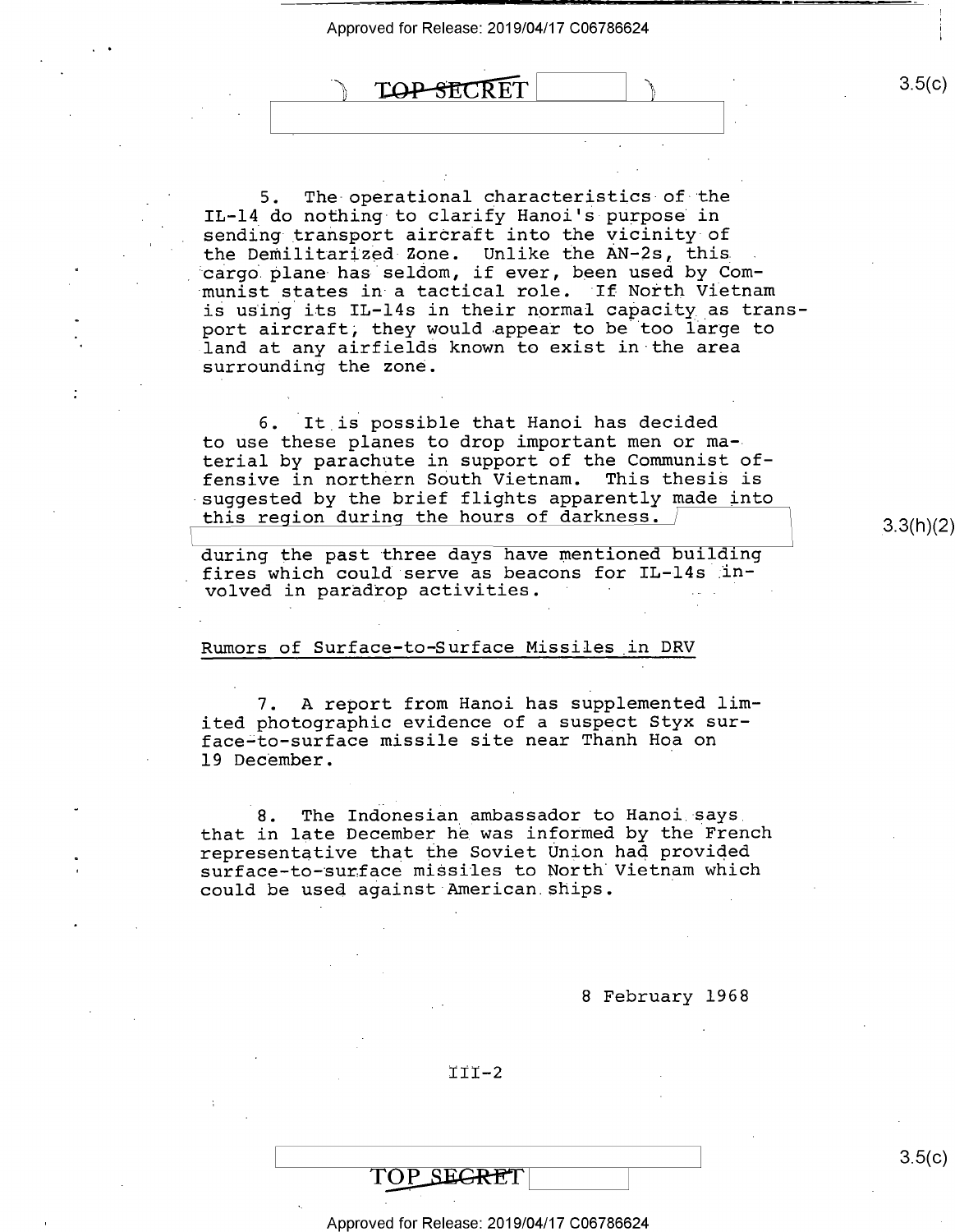TOP-SECRET

9. The Frenchman explained that North Vietnam<br>had pressed Moscow for the missile after the sinking of the Eilat, pointing out that their need for such a weapon was certainly greater than that of Egypt. The weapon used to sink the <u>Eilat</u> was the Sovietmade Styx missile, which has a range of 20-30 miles. It is primarily a vessel-launched missile, but is thought to be adaptable to land launching.

l0. In a later conversation, an\_East\_European ambassador implied to the Indonesian that the USSR had provided North Vietnam with Styx missiles. .

<sup>8</sup>February l968

 $III-3$ 

TOP SEGRET

Approved for Release: 2019/04/17 C06786624

3.5(c)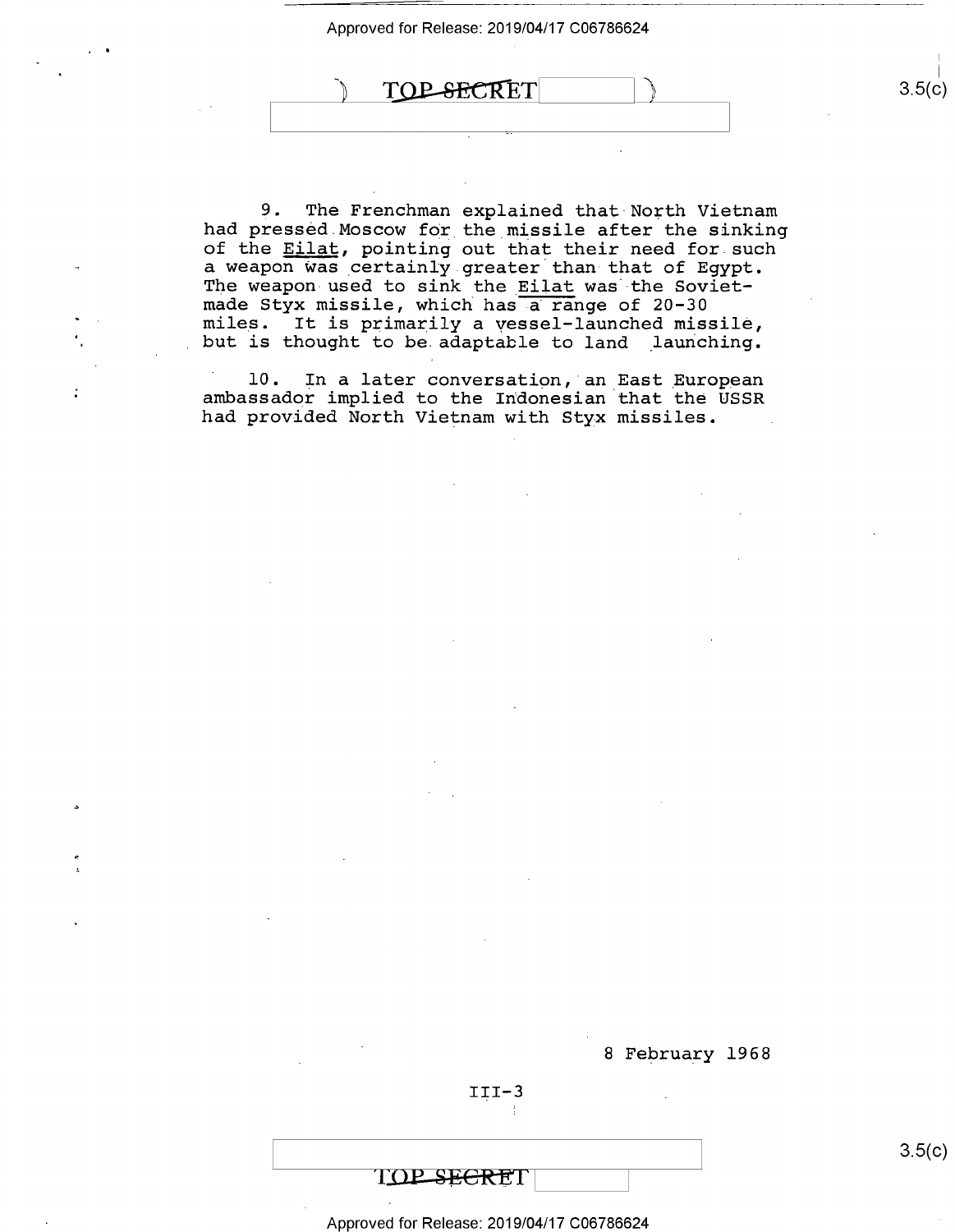

V. OTHER 'COMMUNIST MILITARY DEVELOPMENTS

l. There is nothing of significance to report

"8 February 1968

 $IV-1$ 

Approved for Release: 2019/04/17 C06786624

 $\qquad \qquad \Box$ 

ł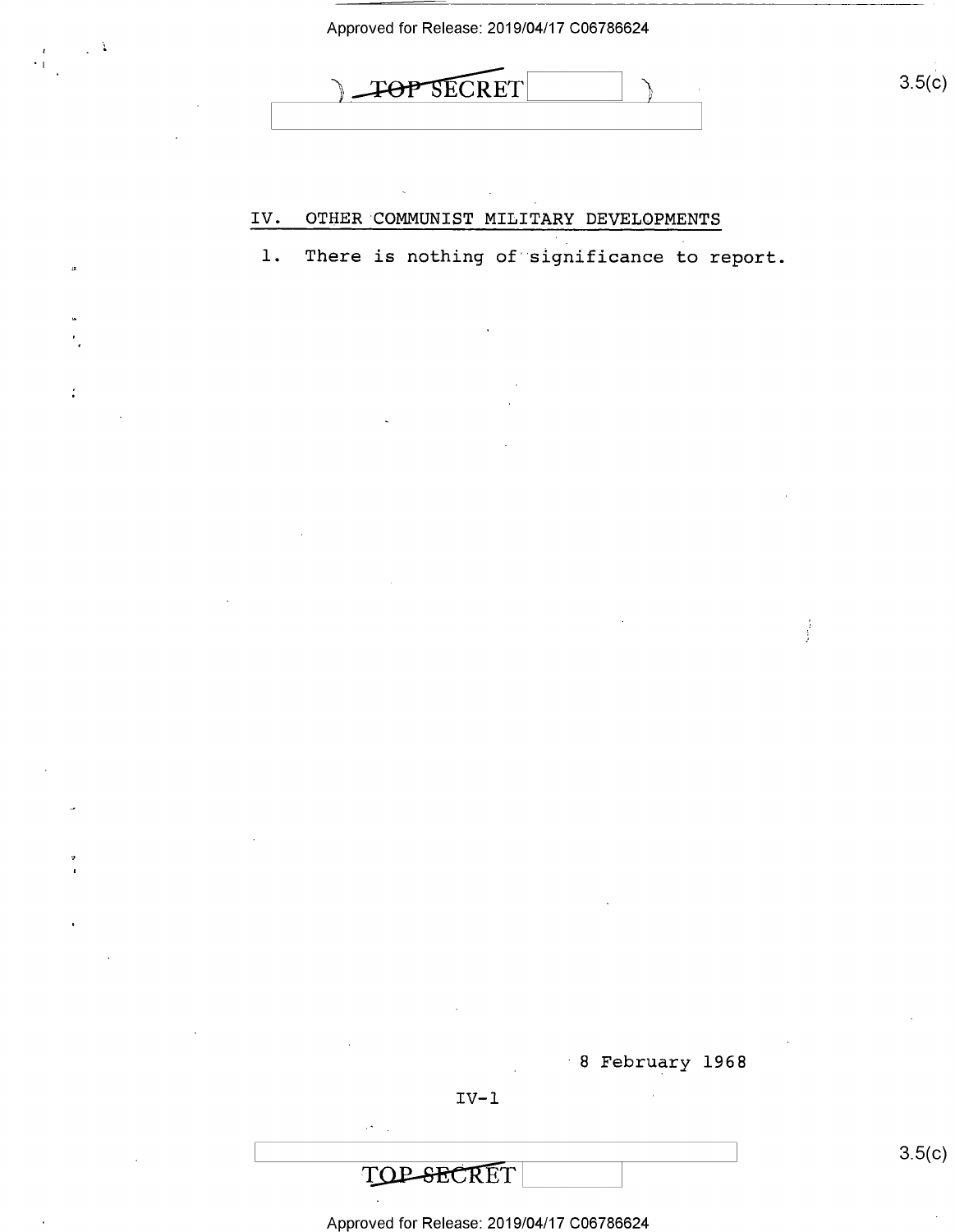**TOP-SECRET** 

#### V. COMMUNIST POLITICAL DEVELOPMENTS

l. In an effort to relate the fighting in. South Vietnam directly to Hanoi's expressed in-<br>terest in negotiations, North Vietnamese Foreign Minister Nguyen Duy Trinh staged another inter-<br>view on 8 February with the AFP correspondent in<br>Hanoi. After condemning the stubborn US attitude<br>and hailing the Tet offensive, the foreign minister<br>took up the subject of t nam problem on the basis of the 1954 Geneva agree-- ments," and "other questions which would be raised by-the two parties."

 $\cdot$ 

2. In the new statement, Trinh stresses thatthere is no change in Hanoi's conditions for a peace-<br>ful settlement. He is more forthcoming than before, however, about North Vietnam's willingness to discuss the whole problem of Vietnam, not just the war Antonio formula because it poses conditions for a.<br>halt to the bombings. He maintained that because<br>the US does not want to "carry out talks to settle the Vietnam problem, it must be held responsible for its own obstinacy."

3. The new effort to publicize Hanoi's will-<br>ingness to talk in the midst of the intensified<br>fighting of the past week reinforces the impression<br>that the Vietnamese are pursuing to some extent<br>their "fight-talk" strategy d wants to keep alive the impression that, as far as<br>Hanoi is concerned, the door to negotiations is<br>still ajar. This same impression has been generated<br>on a less official level in a series of interviews which North Vietnamese diplomats and overseas Front<br>representatives have granted in the past few days.

<sup>8</sup>February 1968

TOP-SECRET

 $3.5(c)$ 

#### Approved for Release: 2019/04/17 C06786624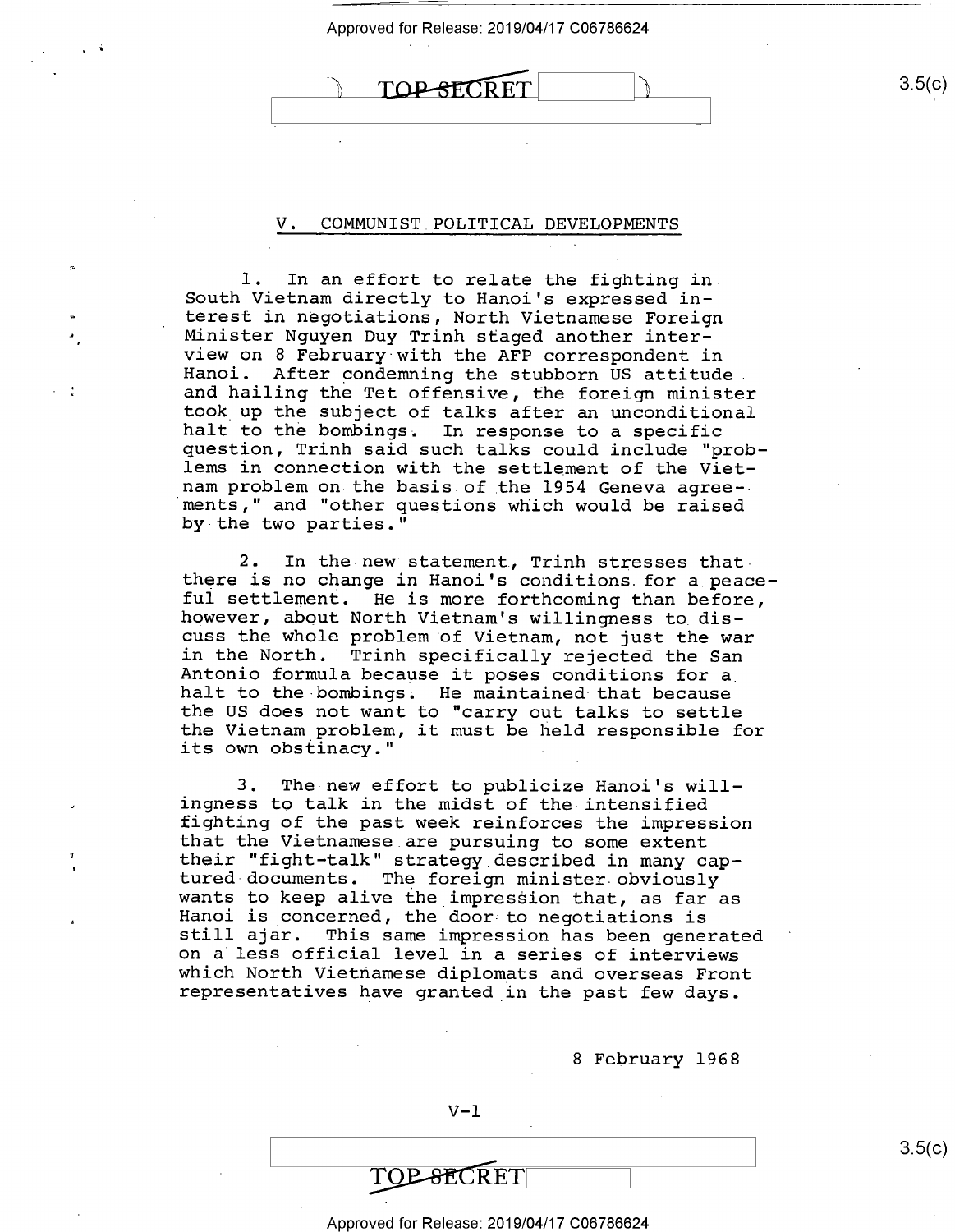$\text{TOP-SECRE}$  3.5(c)

4. In the most recent of these press interviews, the Liberation Front man in Algiers on 7 February emphasized the determination of the Communists to continue the fighting until they had obtained their objectives. He opened with the standard version of Communist successes last week and said that even the US had admitted that the Viet Cong had committed only a small portion of their military force to the Tet offensive. He dwelt at length on the "extensive" popular support which the Viet Cong military assaults allegedly mustered throughout the country. The "alliances of peace" in Saigon and Hue, he said, were working with the Front to force the withdrawal of US troops and the overthrow of the Saigon government.

5. In addition to their own propaganda touting the success of the Tet offensive, the Communists in South Vietnam are also contacting Western (non-American) correspondents in Saigon in an effort to publicize their cause. Two such interviews with Viet<br>Cong officials have been published in the past few days--one with Observer correspondent Mark Frankland<br>and another with an unidentified AFP stringer. The and another with an unidentified AFP stringer. Viet Cong are not identified, but the impression is given that the interviews were held in the heart of Saigon. The tone of the Communists is cocky and extremely hard line.

6. In an interview with AFP, the Viet Cong boasted that the Tet offensive was the beginning of the "general offensive" and that the Communists intended to "reconquer the capital just as we are going to reconquer the country." Following a line characteristic of Hanoi's recent commentary, the local official tried to absolve the Communists from any blame for war—related destruction and death to the civilian population by claiming that it is the US that is burning cities and bombing with antipersonnel rockets. All the Viet Cong are doing is "pushing back the attacks on its sectors." One of the most favorable and useful aspects of.this article, from the Communist viewpoint, is the description of the relaxed and unrestricted way that Communist civilians and troops in uniform move "freely" about in the Saigon area.

8 February 1968

 $\rm s.5(6)$ 

 $V-2$ 

TOP SEGRET

Approved for Release: 2019/04/17 C06786624